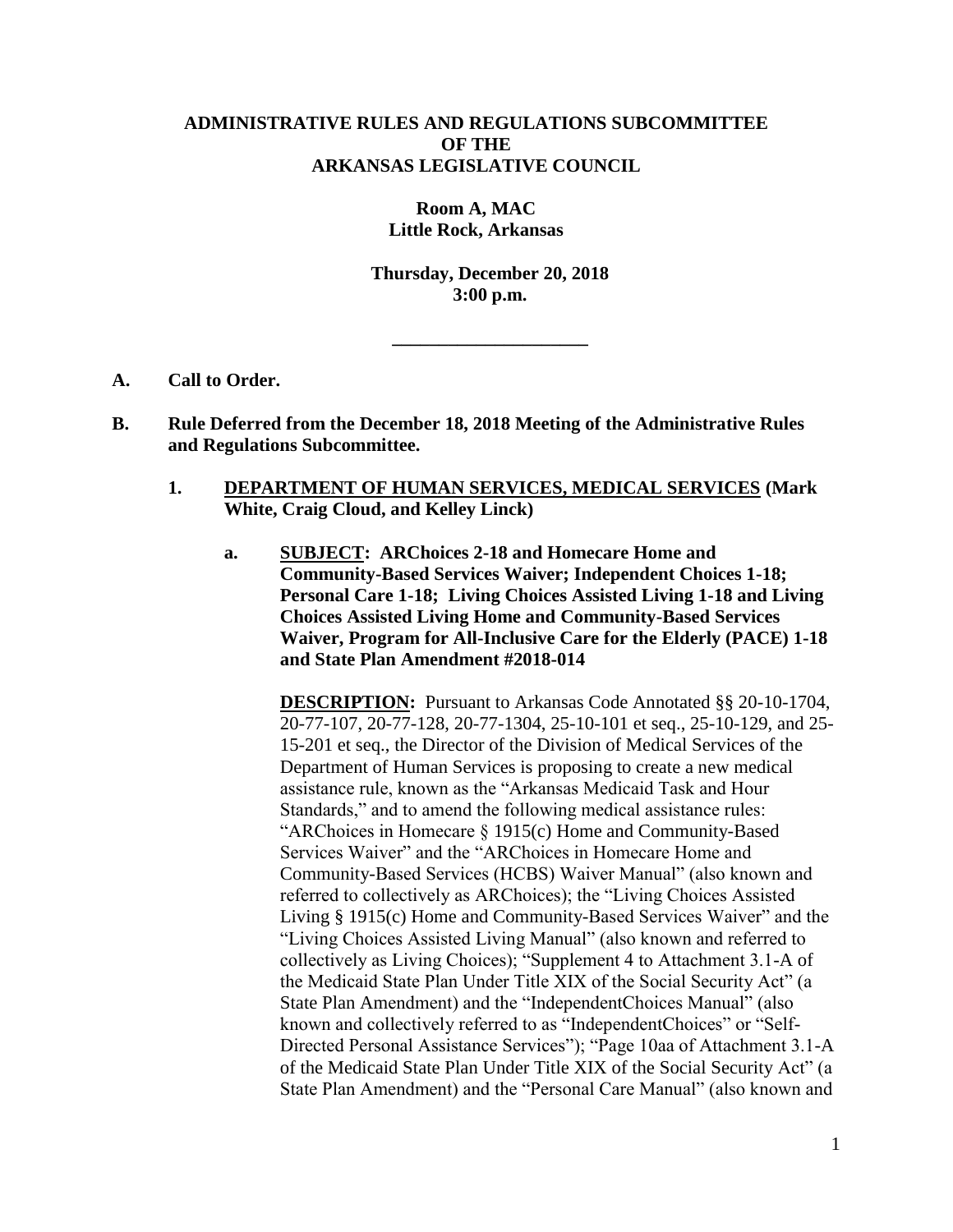collectively referred to as "Personal Care"); and the "Program of All-Inclusive Care for the Elderly (PACE) Manual" (also known and referred to as PACE). "§ 1915(c)" refers to section 1915(c) of the federal Social Security Act governing Medicaid HCBS waiver programs.

**Effective January 1, 2019, the Department of Human Services (DHS) Division of Medical Services is proposing the following updates and changes to the rules governing the following five Arkansas Medicaid programs and services:**

**1. ARChoices in Homecare § 1915(c) Home and Community-Based Services (HCBS) Waiver Program (ARChoices), with updates and changes made through amendments to the current federal HCBS waiver, amendments to the ARChoices Waiver Manual, and the new Arkansas Medicaid Task and Hour Standards;**

**2. Living Choices Assisted Living § 1915(c) HCBS Waiver Program (Living Choices) with updates and changes made through amendments to the current federal HCBS waiver, amendments to the Living Choices Assisted Living Manual, and the new Arkansas Medicaid Task and Hour Standards;**

**3. Medicaid Self-Directed Personal Assistance Services Program (IndependentChoices), as provided under § 1915(j) of the Social Security Act, with updates and changes made through a Medicaid State Plan Amendment, amendments to the IndependentChoices Manual, and the new Arkansas Medicaid Task and Hour Standards;**

**4. Medicaid Personal Care Services delivered under the Medicaid State Plan, with updates and changes made through a Medicaid State Plan Amendment, amendments to the Personal Care Manual, and the new Arkansas Medicaid Task and Hour Standards; and**

**5. Program of All-Inclusive Care for the Elderly (PACE), with updates and changes made through amendments to the PACE Manual.**

**Proposed updates and changes effective on January 1, 2019, and affecting the five programs and services include, without limitation:**

Administrative Changes:

 Terminology and division of administrative responsibilities for the programs are revised to reflect the separation of the units of the former DHS Division of Aging and Adult Services into the DHS Division of Aging, Adult, and Behavioral Health Services (DAABHS), the DHS Division of Provider Services and Quality Assurance (DSPQA), and the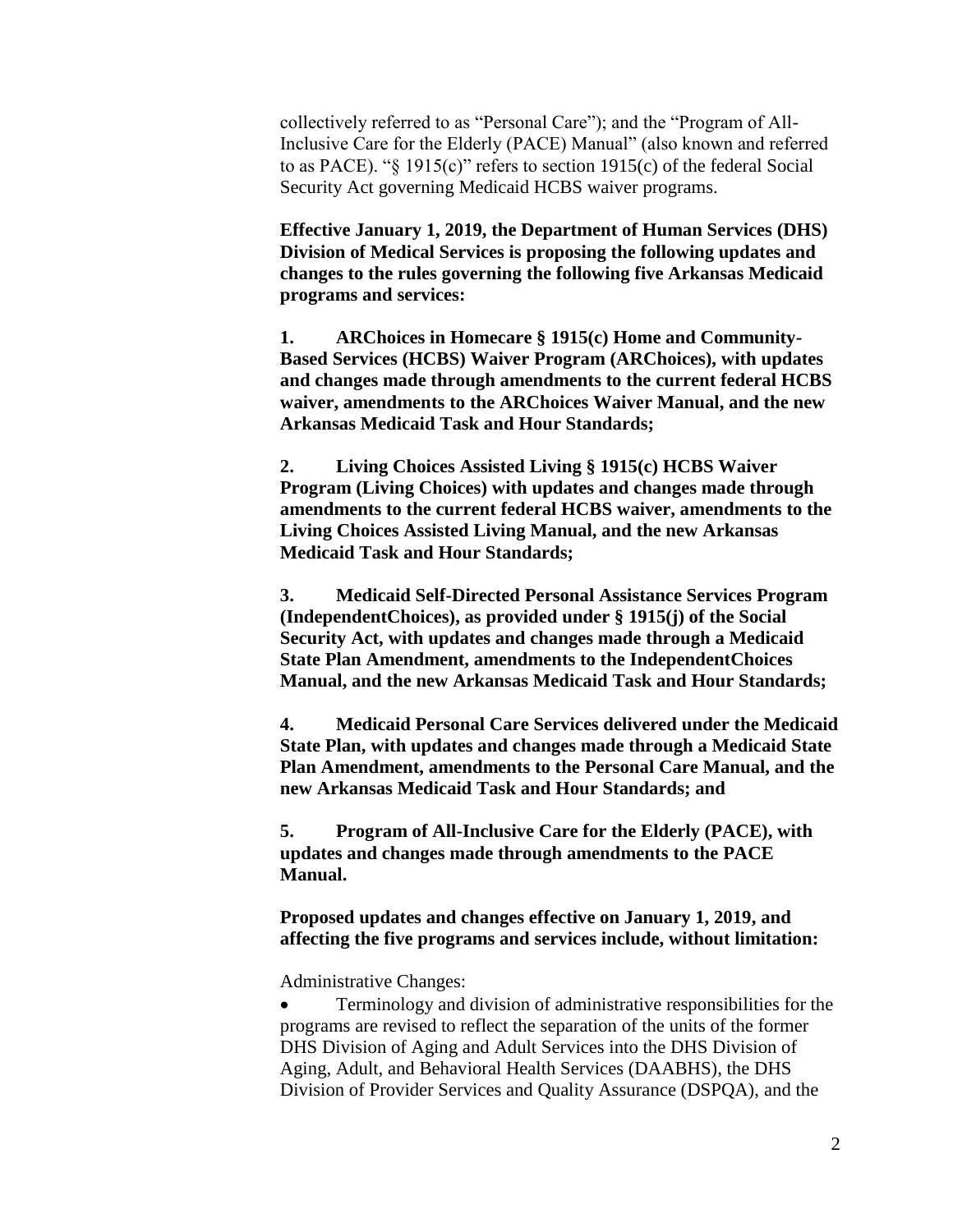DHS Division of County Operations (DCO). ARChoices and Living Choices are amended to add DPSQA as a second operating agency. ARChoices is amended to transfer responsibility for determining financial eligibility to DCO. IndependentChoices is amended to designate DPSQA as the primary operating agency. PACE is amended to designate DAABHS as the primary operating agency.

 Assignments of responsibilities between DHS staff and DHS vendors are revised, and the processes followed by DHS staff and DHS vendors are revised.

 Transition language concerning the 2016 transition to ARChoices from ElderChoices and AAPD is repealed.

 For IndependentChoices, certain terms are renamed or rephrased, and the term "communications manager" is eliminated. Assignments of responsibilities between DHS staff and DHS vendor(s) are revised.

Changes in Eligibility Requirements and Limitations for ARChoices Waiver, Living Choices Waiver, and PACE:

 The Cognitive Performance Scale is eliminated as one of the three alternative tests for functional eligibility for ARChoices, Living Choices, and PACE, to be replaced with a requirement that an individual have a primary or secondary diagnosis of Alzheimer's disease or related dementia and be cognitively impaired so as to require substantial supervision from another individual because he or she engages in inappropriate behaviors which pose serious health or safety hazards to himself or others.

 The Change in Health, End-Stage Disease and Signs and Symptoms (CHESS) is eliminated as one of the three alternative tests for functional eligibility for ARChoices, Living Choices, and PACE, to be replaced with a requirement that an individual have a diagnosed medical condition which requires monitoring or assessment at least once a day by a licensed medical professional and the condition, if untreated, would be life-threatening.

 The current ARChoices point-in-time cap, which limits the number of participants who may be enrolled in ARChoices at any one time, is revised to increase the point-in-time caps by year as follows: Calendar Year 2019, 9,071 participants maximum; and Calendar Year 2020, 9,434 participants maximum.

 Based on the changes to eligibility requirements, some individuals who would not be eligible for ARChoices, Living Choices, and PACE under the current rules may be eligible under the rules as amended; and some individuals who would be eligible under current rules may not be eligible under the rules as amended.

Independent Assessment Changes:

 DHS has selected an outside contractor ("DHS Independent Assessment Contractor") to perform independent assessments that gather functional need information using the Arkansas Independent Assessment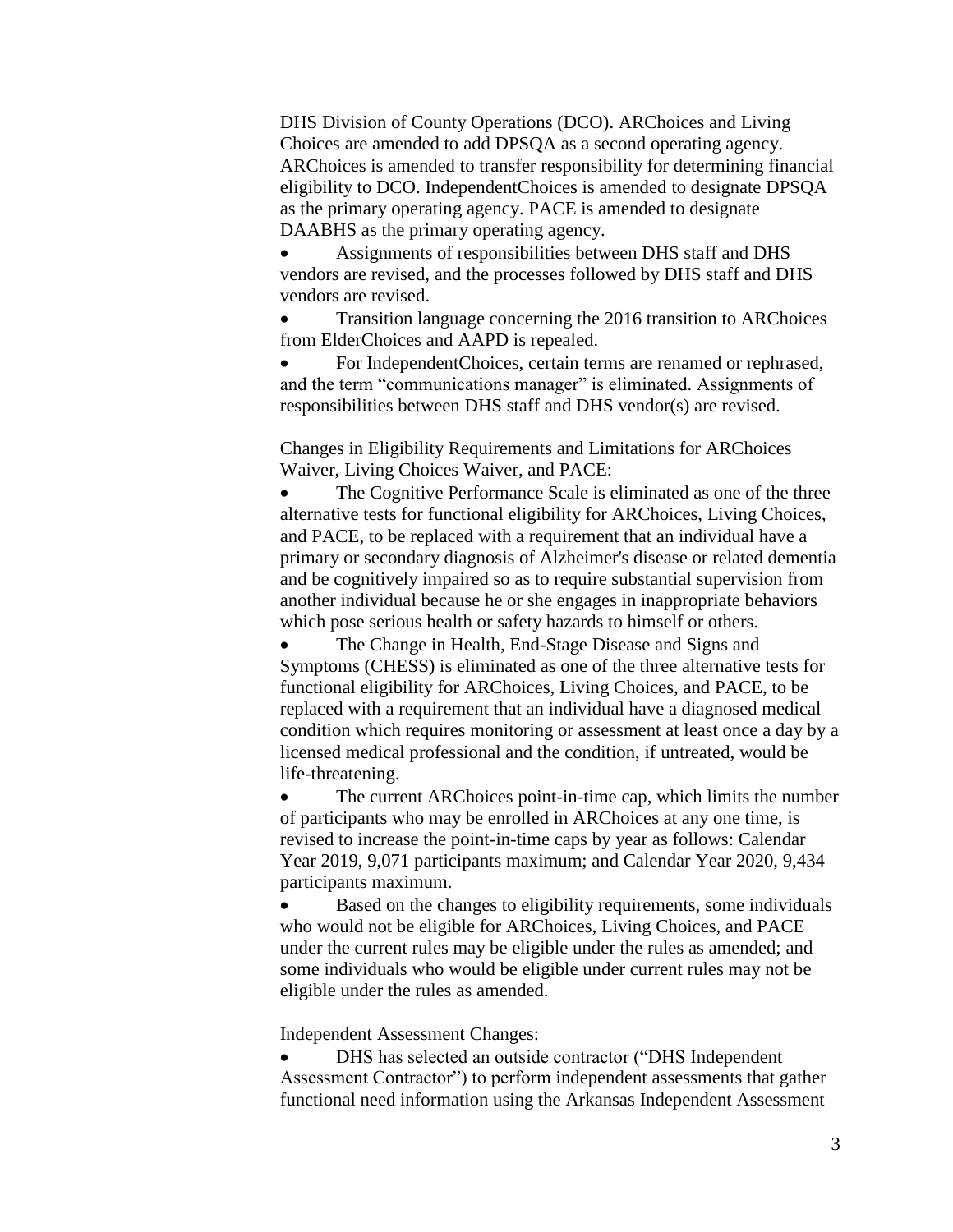(ARIA) instrument for each applicant and participant for ARChoices, Living Choices, IndependentChoices, Personal Care, and PACE.

 The independent assessments performed by the DHS Independent Assessment Contractor will replace the independent assessments currently performed by DHS registered nurses (RNs) using the ArPath assessment instrument for ARChoices, Living Choices, IndependentChoices, and PACE, as well as replace references to the MDS-HC assessment for IndependentChoices.

 For each individual assessed, the ARIA independent assessment instrument will generate a proposed level of care evaluation for the purposes of determining functional eligibility for ARChoices, Living Choices, Personal Care, and PACE. The level of care evaluation generated by ARIA will be reported as a "Tier Level" of Tier 0, 1, 2, or 3 to help further differentiate individuals by need. The DHS Office of Long Term Care (OLTC) will make the final level of care determination for ARChoices, Living Choices, and PACE after reviewing the ARIA assessment results. Individuals receiving a Tier 0 will be ineligible for Personal Care services.

 The results of the ARIA independent assessment and information gathered during the assessment will be used to develop the beneficiary's person-centered service plan for ARChoices or Living Choices; to allocate hours of service for attendant care, respite care, and personal care under ARChoices and IndependentChoices, through the use of the Arkansas Medicaid Task and Hour Standards; to calculate the amount of the Cash Expenditure Plan for IndependentChoices, through the use of the Arkansas Medicaid Task and Hour Standards; and to allocate hours of service and develop an individualized plan of care for Personal Care, through the use of the Arkansas Medicaid Task and Hour Standards.

 Based on the changes to the independent assessment, some individuals who would not be eligible for ARChoices, Living Choices, Personal Care, and PACE under the current rules may be eligible under the rules as amended; and some individuals who would be eligible under current rules may not be eligible under the rules as amended.

 Based on the changes to the independent assessment, ARChoices, IndependentChoices, and Personal Care beneficiaries may see an increase, decrease, or no change in the number of hours of attendant care and/or personal care assigned to them, and IndependentChoices beneficiaries may see an increase, decrease, or no change to the amounts of their respective Cash Expenditure Plans.

Allocation of Hours of Service for Attendant Care, Respite Care, and Personal Care:

 The Resource Utilization Groups (RUGs) methodology currently used to allocate attendant care hours for ARChoices is repealed.

 DHS is creating a new rule, known as the Arkansas Medicaid Task and Hour Standards (THS), to be the written methodology used by DHS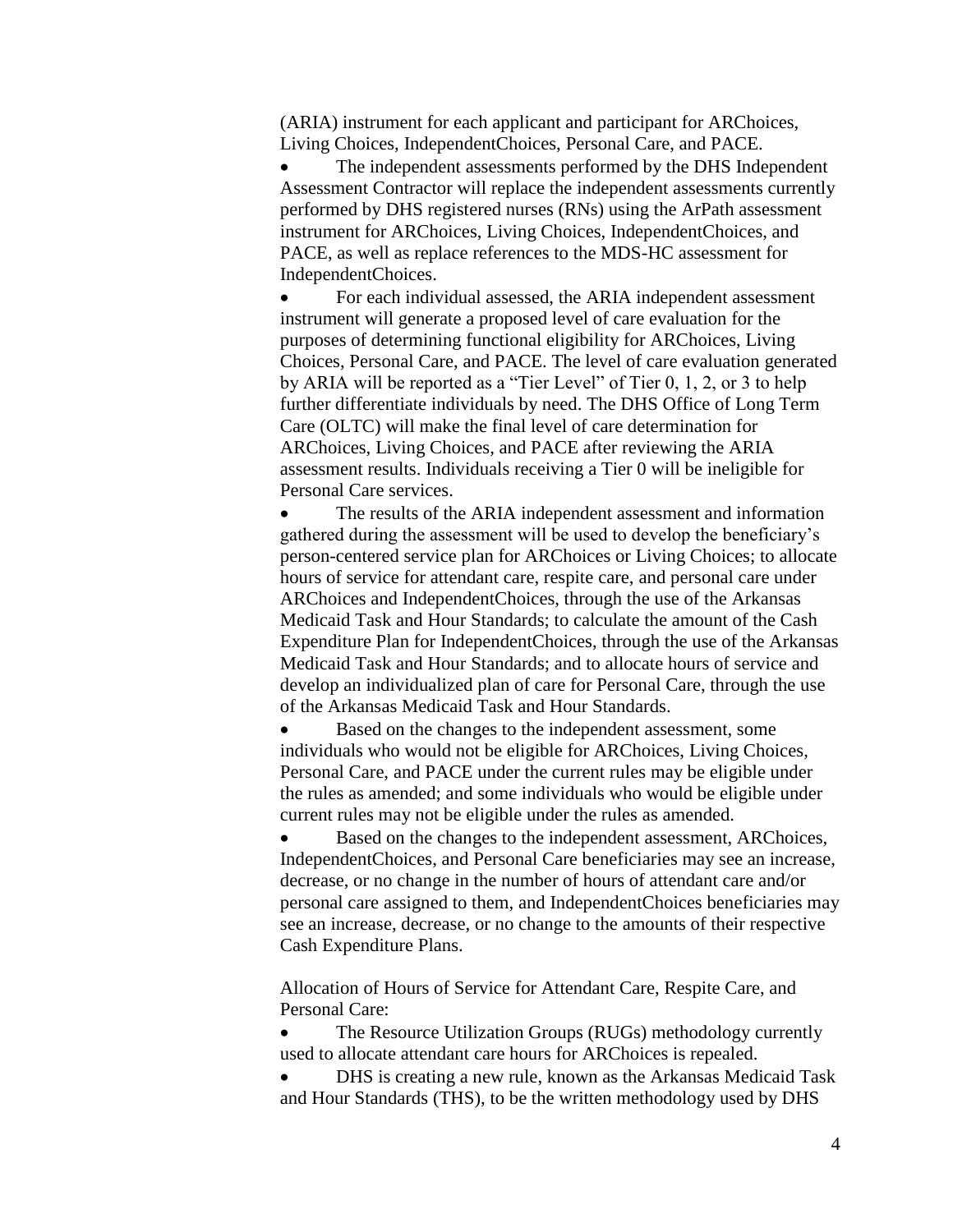and its staff and contractors as the basis for calculating the number of attendant care hours, personal care hours, and/or respite care hours that are reasonable and medically necessary to perform needed activities of daily living (ADLs) and instrumental activities of daily living (IADLs) tasks that are covered and reimbursable. The THS provides a standardized process for calculating the amount of reasonable, medically necessary services hours, with the minute ranges and frequencies, and adjustments for availability of other, non-Medicaid supports.

 The THS includes four components: a Needs Intensity score for each ADL and IADL task; the number of minutes within the minute range for the Needs Intensity Score that are reasonable to perform the particular task at the respective Needs Intensity Score; the frequency with which a task is necessary and reasonably performed; and the amount of assistance with ADLs and IADLs provided by other sources.

 The number of service hours/minutes that are determined medically necessary and authorized for each necessary task by week/month are calculated consistent with the THS grid and based on responses by the participant and their representatives to certain relevant questions in the ARIA assessment instrument, and as appropriate, other information obtained from the participant and participants' representatives or from a participant's physician.

 The THS establishes minute ranges for each task consistent with the Needs Intensity score, allowing DHS staff or contractors to select a number of minutes within that range for each task. Deviations from the minute ranges are permitted with written justification and written supervisory approval.

 ARChoices and Personal Care are revised to use the THS to calculate the number of attendant care, respite care, and/or personal care hours that may be allocated to a beneficiary in the person-centered service plan or individualized plan of care. IndependentChoices is revised to use the THS to calculate the reasonable quantity of hours to perform medically necessary tasks covered under self-directed personal assistance, which in turn determines the amount of the beneficiary's Cash Expenditure Plan.

 Personal Care services will be based on an individualized plan of care that is developed based on the ARIA independent assessment results, information submitted by the personal care provider, and the THS. Personal Care services are to be individually designed to assist with a beneficiary's assessed physical dependency needs related to certain routine activities of daily living and instrumental activities of daily living.

 Personal Care services for all beneficiaries age 21 and older will be strictly limited to 64 hours per month. Although current rules permit extensions of benefits to allow more than 64 hours per month, these provisions are repealed.

 Based on the changes to the allocation of hours of service for attendant care, respite care, and personal care, ARChoices, IndependentChoices, and Personal Care beneficiaries may see an increase,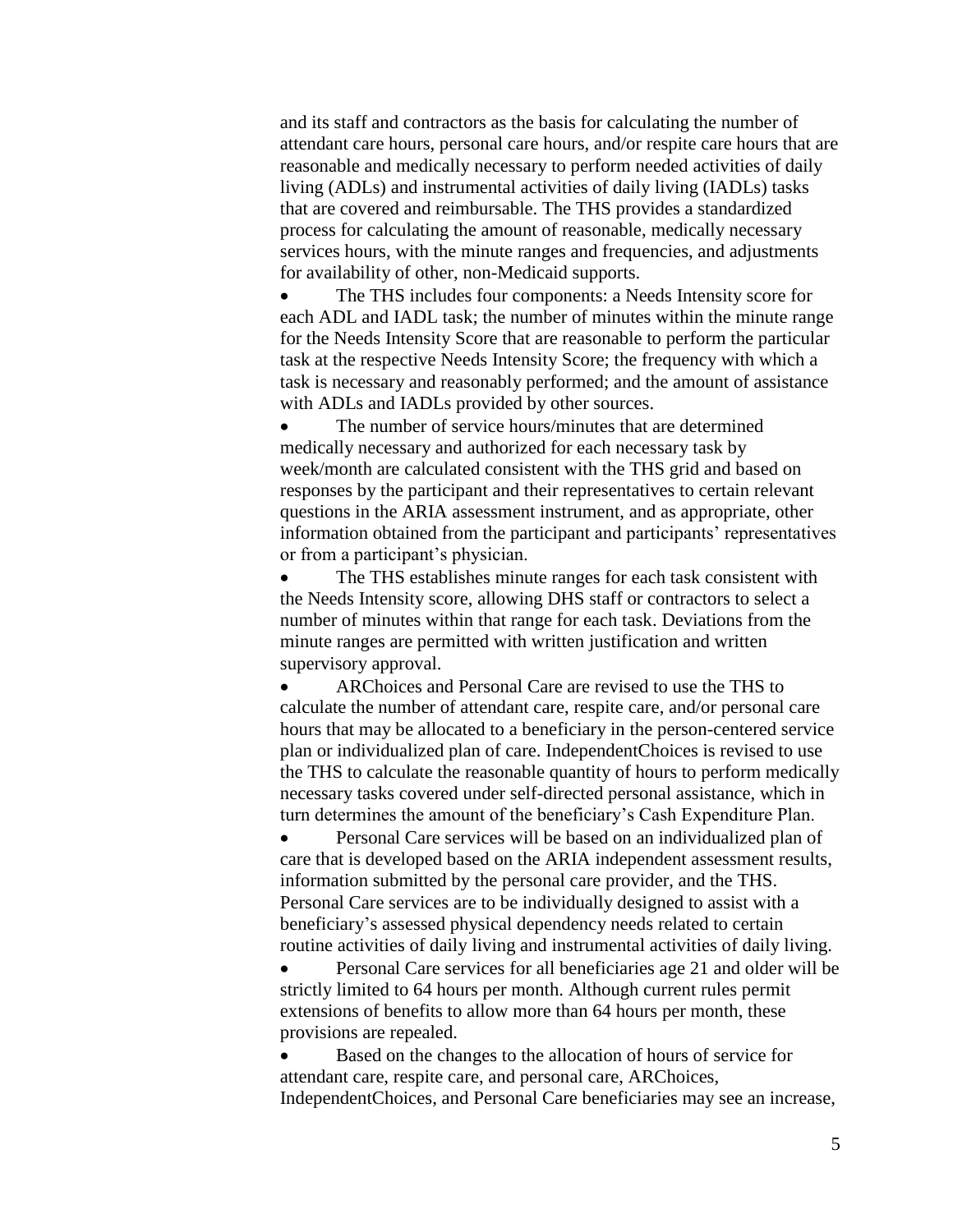decrease, or no change in the number of hours of attendant care, respite care, and/or personal care assigned to them, and IndependentChoices beneficiaries may see an increase, decrease, or no change to the amounts of their respective Cash Expenditure Plans.

Individual Services Budgets in ARChoices:

 ARChoices is revised to implement an Individual Services Budget (ISB) that is a limit on the maximum dollar amount of waiver services that may be authorized for or received by each specific participant. The projected total cost of all authorized waiver services in a person-centered service plan may not exceed the ISB amount for that participant. With one exception noted below, the ISB will limit the availability of all services received under the waiver, including without limitation attendant care, respite care, and personal care services, whether received through agency care or through self-direction under IndependentChoices. The ISB will not limit the availability of non-waiver Medicaid state plan services. The ISB will not apply to environmental accessibility adaptations/adaptive equipment.

 If a participant's ISB limits or requires changes to the services that could otherwise be authorized for the participant, a DHS registered nurse (RN) will work with the participant to choose a different mix, type, or amount of covered waiver services. If the DHS RN determines that the waiver services available within the limit of the ISB are insufficient to meet the participant's needs, the DHS RN will counsel the participant on Medicaid-covered services in other settings that may be available to meet their needs.

 Participants may request exceptions to the ISB in certain situations. Exception requests will be reviewed and acted upon by a panel of nurses chosen by DAABHS.

 The ISB limit will apply to a new participant with their first person-centered service plan and thereafter. The ISB limit will apply to an existing participant on the earlier of when their waiver eligibility is redetermined; their level of care is reaffirmed or revised; a new independent assessment or re-assessment is performed; their person-centered service plan expires or renews or is extended or revised; or they are admitted to or discharged from an inpatient hospital, nursing facility, assisted living facility, or residential care facility, or are transferred from a hospice facility. In any other case, the ISB will apply 60 days after the effective date of these rules changes.

 The ISB is based on a participant's ISB Level, as determined by DAABHS from a review of the participant's Independent Assessment. The three ISB Levels and the corresponding ISB amounts are:

o Intensive: The participant requires total dependence or extensive assistance from another person in all three areas of mobility, feeding, and toileting. The ISB for a participant with an assessed ISB Level of Intensive is \$30,000 annually.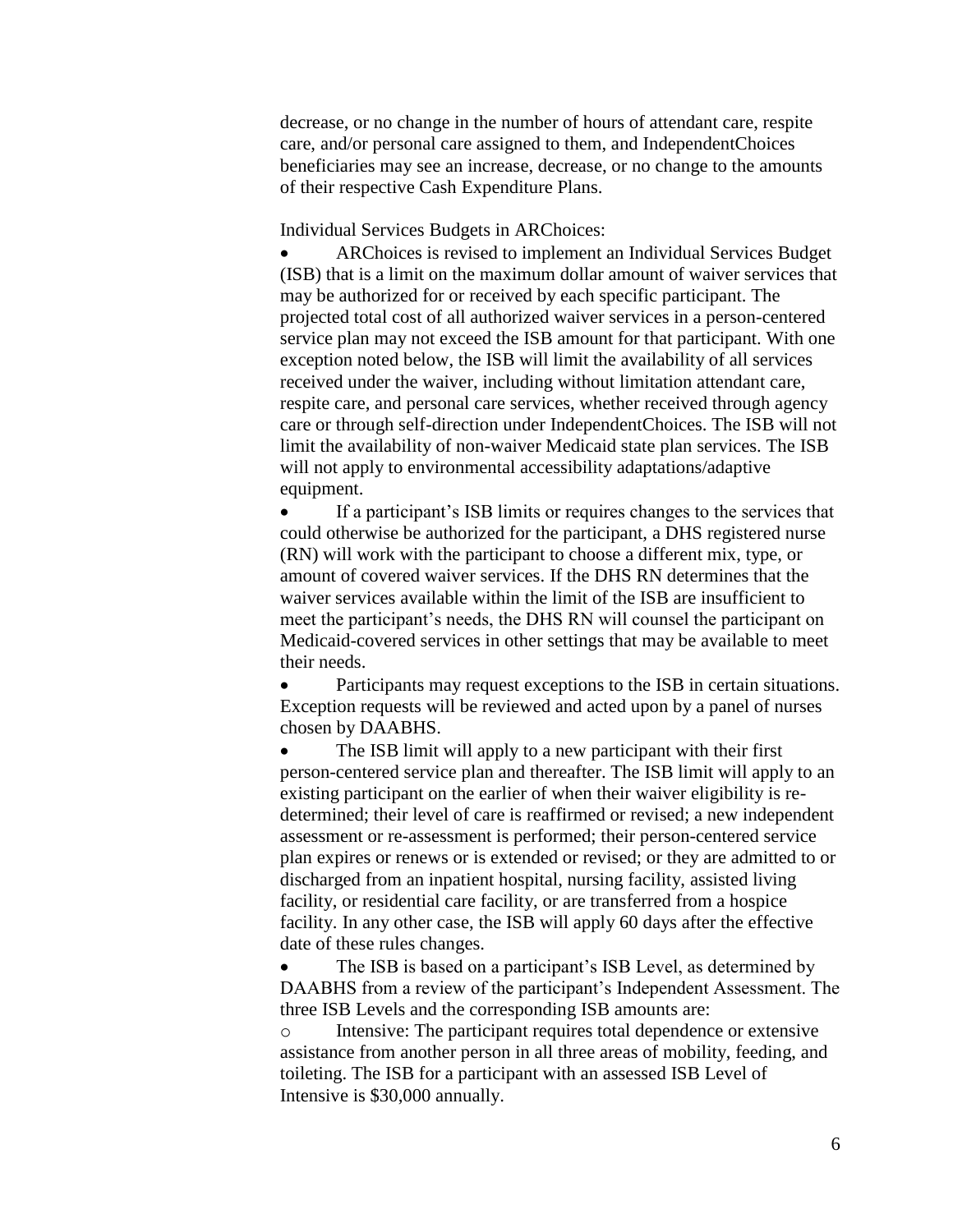o Intermediate: The participant requires total dependence or extensive assistance from another person in two of the areas of mobility, feeding, or toileting. The ISB for a participant with an assessed ISB Level of Intermediate is \$20,000 annually.

o Preventative: The participant meets the functional need eligibility requirements for ARChoices in Section 212.000 but does not meet the criteria for the ISB Levels of Intensive or Intermediate. The ISB for a participant with an assessed ISB Level of Preventative is \$5,000 annually.

 For a participant with total waiver expenditures of more than \$30,000 in calendar year 2018, the participant will be granted a Transitional Allowance for one year, increasing the participant's maximum Individual Services Budget to the amount of the participant's total waiver expenditures in calendar year 2018. In the year following the Transitional Allowance, the participant's maximum Individual Services Budget will be 95% of the participant's total waiver expenditures in calendar year 2019. For each participant, DHS will calculate the participant's "total waiver expenditure" for purposes of the Transitional Allowance on an annualized basis, excluding expenditures for environmental accessibility adaptations/adaptive equipment.

Limits, Restrictions, and Exclusions on Services:

 ARChoices is revised to provide that if the self-directed delivery model is chosen by an individual other than the beneficiary, that individual may not be the paid employee.

 ARChoices is revised to require that a person-centered service plan may not include attendant care hours unless the plan provides for at least 64 hours per month of personal care services. Attendant care services are intended to supplement personal care services available under the Medicaid state plan.

 ARChoices is revised to redefine when certain waiver services may be provided to a participant by a relative, and to prohibit the provision of certain waiver services by an individual who lives with the participant or has a business partnership or financial or fiduciary relationship with the beneficiary, or by certain providers employing such an individual.

 ARChoices and IndependentChoices are amended to exclude certain services from coverage and reimbursement, including without limitation certain medical or licensed services; services provided for someone other than the participant; companionship, socialization, entertainment, and recreational services or activities; housecleaning for home areas shared with a person physically able to perform housekeeping of those areas; habilitation services; and services received or available on a comparable or substitute basis from other sources.

 ARChoices is amended to clarify that attendant care and personal care services require prior authorization, while other services provided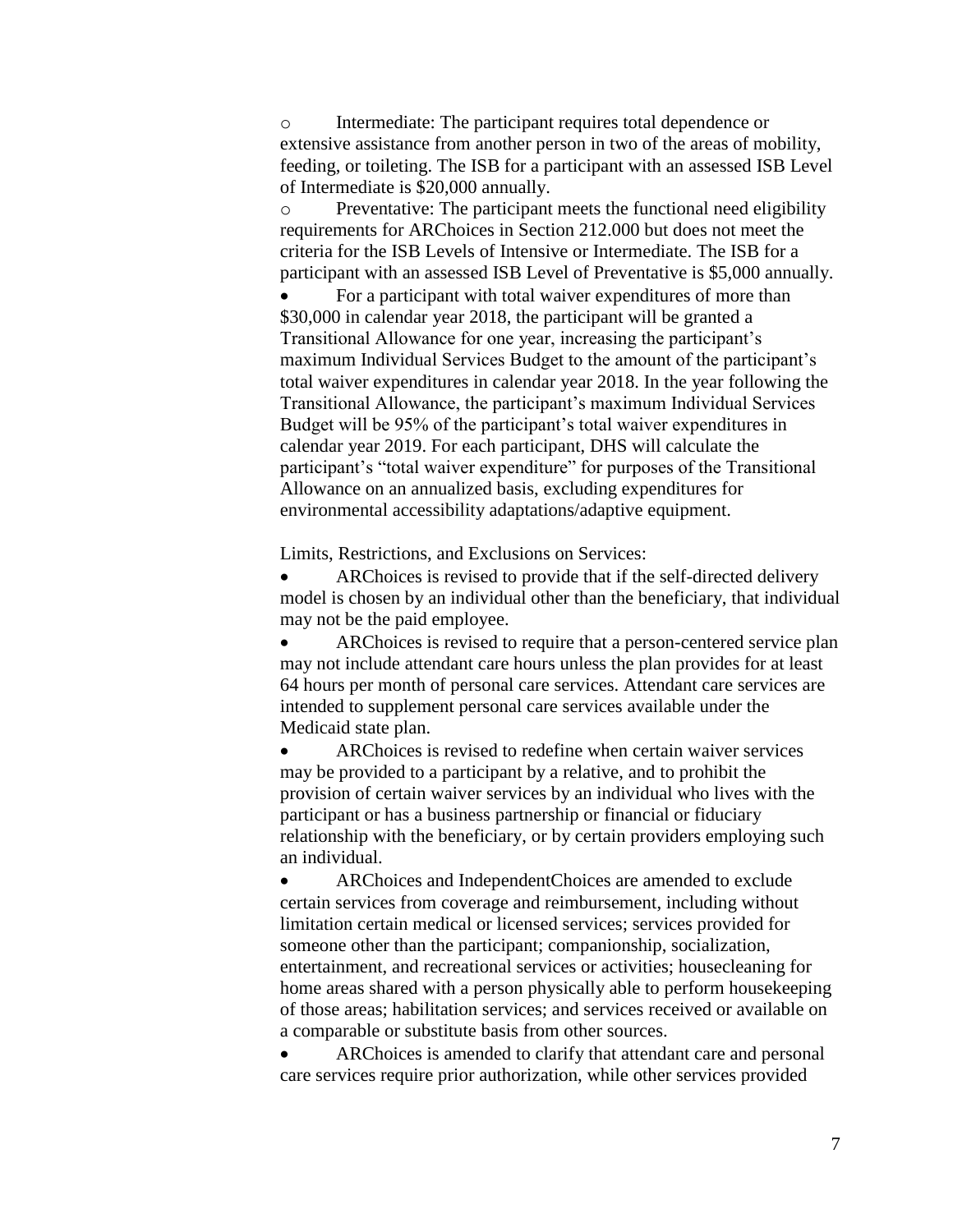under an authorized person-centered service plan do not require separate prior authorization.

 IndependentChoices is amended to redefine the purpose and permissible uses of the Cash Allowance, and to establish and itemize which goods and services are excluded from coverage and reimbursement under the program. It is also amended to eliminate references to extensions of benefits for personal care services.

 Tasks performed as part of Personal Care services, including without limitation assistance with medication, will be subject to Arkansas State Board of Nursing Position Statement 97-2.

 Personal Care services for all beneficiaries age 21 and older will be strictly limited to 64 hours per month. Although current rules permit extensions of benefits to allow more than 64 hours per month, these provisions are repealed.

 When Personal Care services are delivered through a home health agency or private care agency, the person providing the direct care who works for the agency may not reside (permanently, seasonally, or occasionally) in the same premises as the beneficiary; may not have a business, financial, or fiduciary relationship of any kind with the beneficiary or the beneficiary's legal representative; and may not be related to the beneficiary by blood (consanguinity relationship) or by marriage or adoption (affinity relationship) to the fourth degree.

 Personal Care services may include employment-related personal care associated with transportation.

 Current language setting an eight-hour limit on shopping for personal care items and transportation to stores to shop for personal care items is repealed.

 The Personal Care Manual is revised to establish certain conditions of coverage and reimbursement. The conditions include without limitation that the personal care services must be reasonable and medically necessary, supported by the individual's latest nursing evaluation, and consistent with the individual's service plan; the services must be expressly authorized in an approved prior authorization; the services must not be available from another source; the services may not be in excess of or otherwise inconsistent with limits on the amount, frequency, or duration of services; the services must be provided by qualified, Medicaid-enrolled, DPSQA-certified providers; and must be provided in compliance with all applicable Arkansas Medicaid program regulations and provider manuals, and with all applicable Arkansas scope of practice laws and regulations pertaining to nurses, physicians, skilled therapists, and other professionals.

 The Personal Care Manual is revised to impose certain exclusions from coverage and reimbursement. These exclusions include without limitation certain medical or licensed services; services provided for someone other than the participant; companionship, socialization, entertainment, and recreational services or activities; habilitation services; and mental health counseling or services.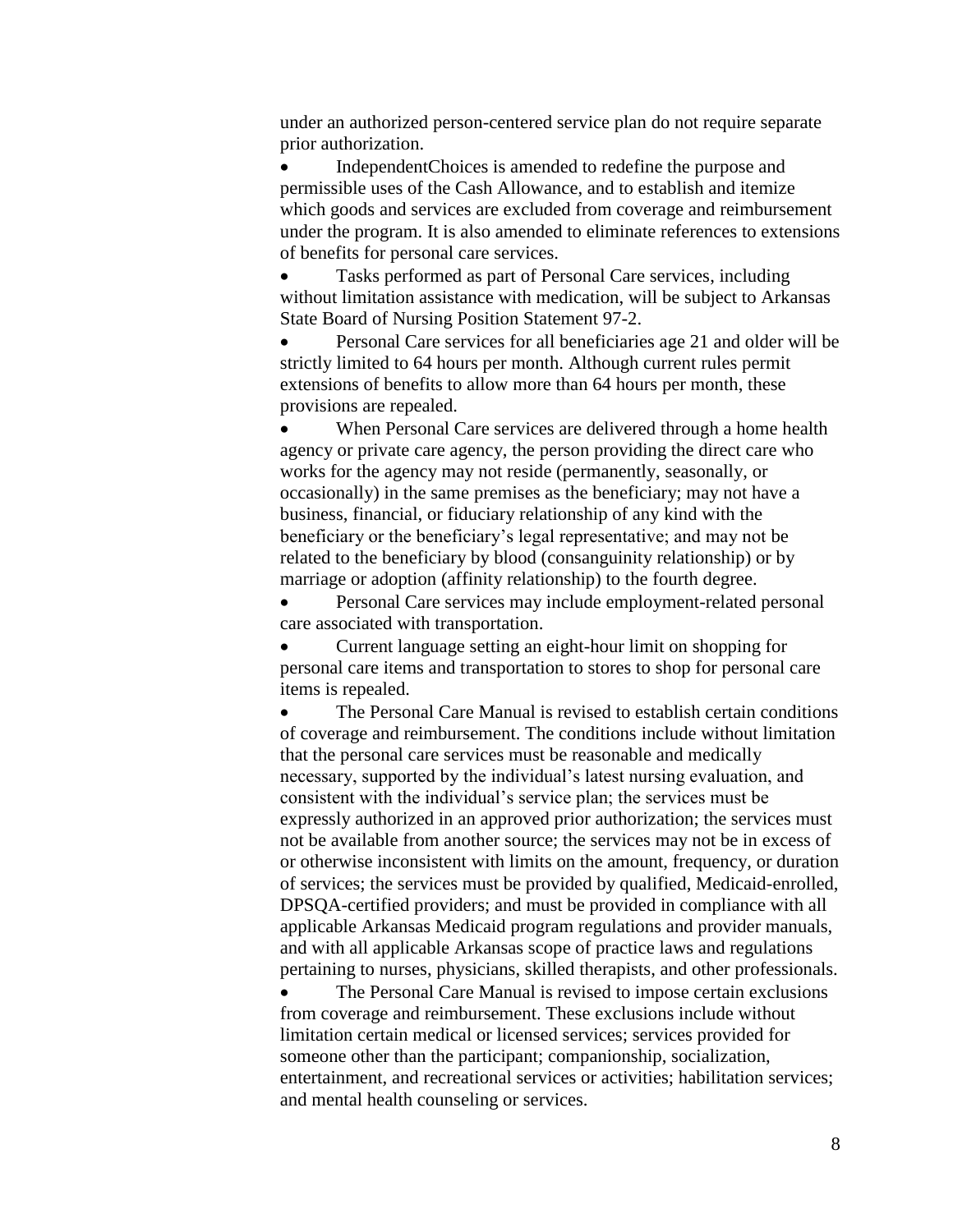The length of Personal Care prior authorizations is extended from six months to one year but may be modified if the beneficiary has a change of condition.

 Based on the use of the ISB and/or the changes to limits and restrictions on services, ARChoices, Living Choices, IndependentChoices, and Personal Care beneficiaries may see an increase, decrease, or no change in the services or funds available to them or included on their person-centered service plan, cash expenditure plan, or individualized plan of care.

Availability and Definitions of Services:

 The Adult Family Homes service in ARChoices is eliminated. Any beneficiary currently receiving this service will be unable to receive this service after January 1, 2019.

 A new service, Prevocational Services, is added to ARChoices for participants with physical disabilities.

 The definition of Attendant Care services in ARChoices is amended to eliminate three tasks: "Managing Finances,"

"Communication," and "Traveling." The definition is also amended to define "health-related tasks" and to modify and clarify the definitions of the following tasks: "personal hygiene," "mobility/ambulating," "meal planning," "laundry," "shopping," and "housekeeping." The definition is amended to specify circumstances under which Attendant Care services are not covered or reimbursable.

The definitions and requirements for "Respite Care" are revised to clarify and limit when respite care is covered and reimbursed.

 The Personal Care service definitions and restrictions for "Consuming Meals" are revised to include the intake of fluids and to exclude meal preparation.

 The Personal Care service definitions and restrictions for "Personal Hygiene" are clarified to mean grooming, shampooing, shaving, skin care, oral care, brushing or combing of hair, and menstrual hygiene.

 The Personal Care service definitions and restrictions for "Mobility and Ambulation" are clarified to mean functional mobility (moving from seated to standing, getting in and out of bed) and mastering the use of adaptive equipment.

 The Personal Care service definitions and restrictions for "Incidental Housekeeping" are clarified to refer only to areas that are directly used by the beneficiary.

 The Personal Care service definitions and restrictions for "Shopping" are clarified to include items necessary for the beneficiary's health.

Service and Provider Requirements and Limitations:

 Providers under ARChoices, IndependentChoices, and Personal Care will be required to undergo state and national, fingerprint-based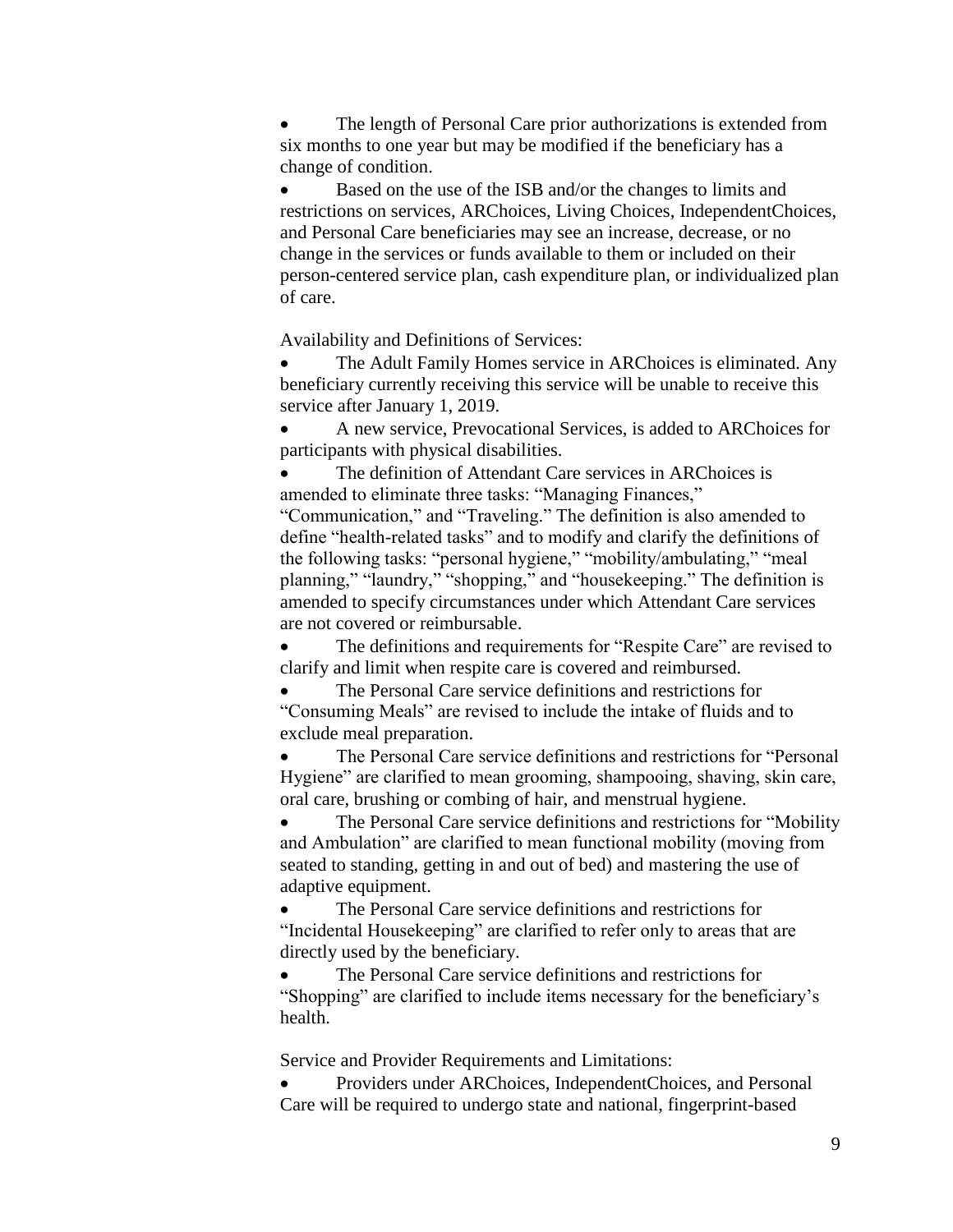criminal background checks and central registry checks and repeat those checks on a regular basis consistent with state law.

 Provider certification requirements for ARChoices are amended to require all providers to recertify annually.

 ARChoices is amended to clarify when an environmental accessibility adaptation/adaptive equipment provider is required to submit a plumbing or electrical license with a bid, and to require bids to specify what work, if any, requires such a license.

 Providers of frozen home-delivered meals under ARChoices must contact each client daily, Monday through Friday, in person or by phone, to ensure the individual's safety and well-being, unless the client receives attendant care or personal care services more than three times per week, or the client receives only weekend meals.

 DHS will require providers of Attendant Care Services, Respite Care, and Home-Delivered Meals under ARChoices to participate in Electronic Visit Verification (EVV), consistent with new federal requirements.

 For Living Choices, DPSQA will be authorized to temporarily impose a moratoria, numerical caps, or other limits on the certification and enrollment of new assisted living facility providers, consistent with the authority and requirements of 42 CFR 455.470 (b) and (c) and with the approval of the federal Centers for Medicare and Medicaid Services (CMS). All Living Choices providers will be required to be certified by DPSQA.

 Living Choices providers will be required to immediately report to DHS any changes in a beneficiary's condition, rather than the current requirement of quarterly monitoring. The quarterly monitoring requirements are eliminated.

 For IndependentChoices, backup caregivers will now be required to enroll as caregivers with DPSQA.

 For Personal Care, current language permitting Level II Assisted Living Facilities (Level II ALFs) and Division of Developmental Disabilities Services Community Providers to enroll as personal care providers and to provide personal care services is repealed.

 All Personal Care providers will be required to be certified by DPSQA.

 Form/documentation requirements for Personal Care individualized service plans, requests submitted by providers, and service logs are clarified and revised. Service plan revisions will be required to be submitted as amended prior authorization requests.

 Reimbursement provisions and methodologies for residential care facilities (RCF) and assisted living facilities (ALF) are revised to use the term "Payment Level" in place of the term "Level of Care," and to incorporate the THS into the determination of the Payment Level.

 PACE is clarified to make explicit that failure to submit a PACE provider application to DAABHS at the same time or prior to submitting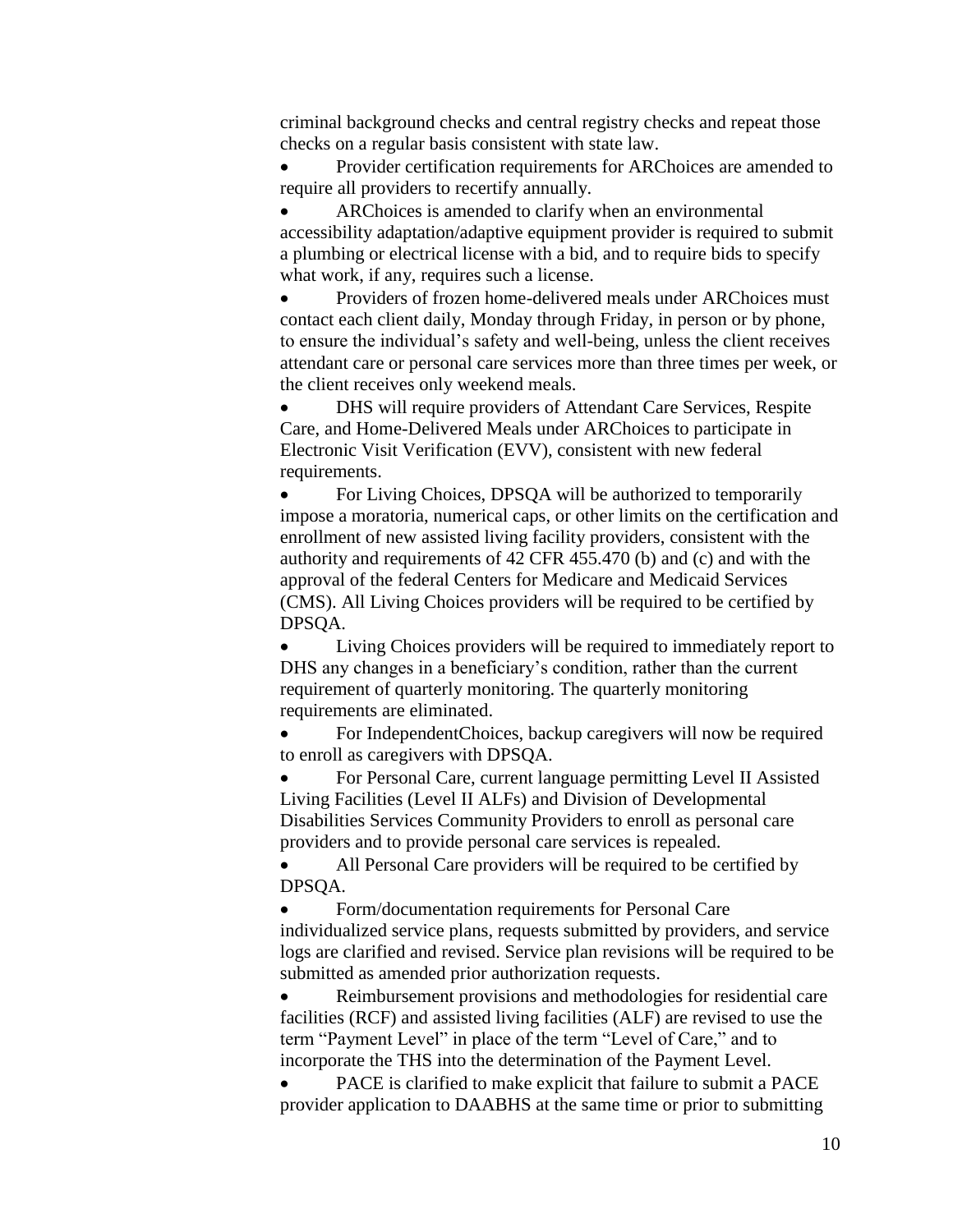the application to CMS shall constitute grounds for DAABHS denying or delaying approval of the application.

Payment Changes:

 For ARChoices, the unit of service for Personal Emergency Response System (PERS) is changed from 1 day to 1 month, with a limit of 12 units per year.

• For Living Choices, the existing four-tier payment structure for assisted living facilities is eliminated and replaced with a single, statewide daily rate for all beneficiaries.

Taken together, all of the proposed changes outlined above will impact beneficiaries. Individual beneficiaries may see an increase or reduction in the amount, level, duration, frequency, type, and mix of services available to them, or their services may remain the same. Initial or continued eligibility for or enrollment in the ARChoices or Living Choices waiver programs or PACE, or eligibility for coverage of Personal Care Services or IndependentChoices services may be positively or adversely affected in individual cases.

Taken together, all of the proposed changes outlined above will also impact the providers of services, including, without limitation, provider operations, finances, billing practices, staffing, and compliance.

The ARChoices Waiver Amendment, Living Choices Waiver Amendment, Personal Care State Plan Amendment, and IndependentChoices State Plan Amendment are further subject to review and approval by the federal Centers for Medicare and Medicaid Services (CMS).

# **Summary of Changes for Long Term Services Support (LTSS) Transformation Package following Public-Comment Period**

ARChoices for Home Care Waiver Amendment

 Technical changes and corrections, including additional changes to existing language to reflect new divisional names for DAABHS and DPSQA

 Clarification of division of responsibility between DMS, DAABHS, and DPSQA

 Clarification that are limits imposed by the Task & Hour Standards are aggregate weekly/monthly limits, and not limits on the time spent on each performance of each individual task

 Rescission of proposal to restrict family members and roommates from serving as paid caregivers, and restoration of existing language regarding limitations on services provided by family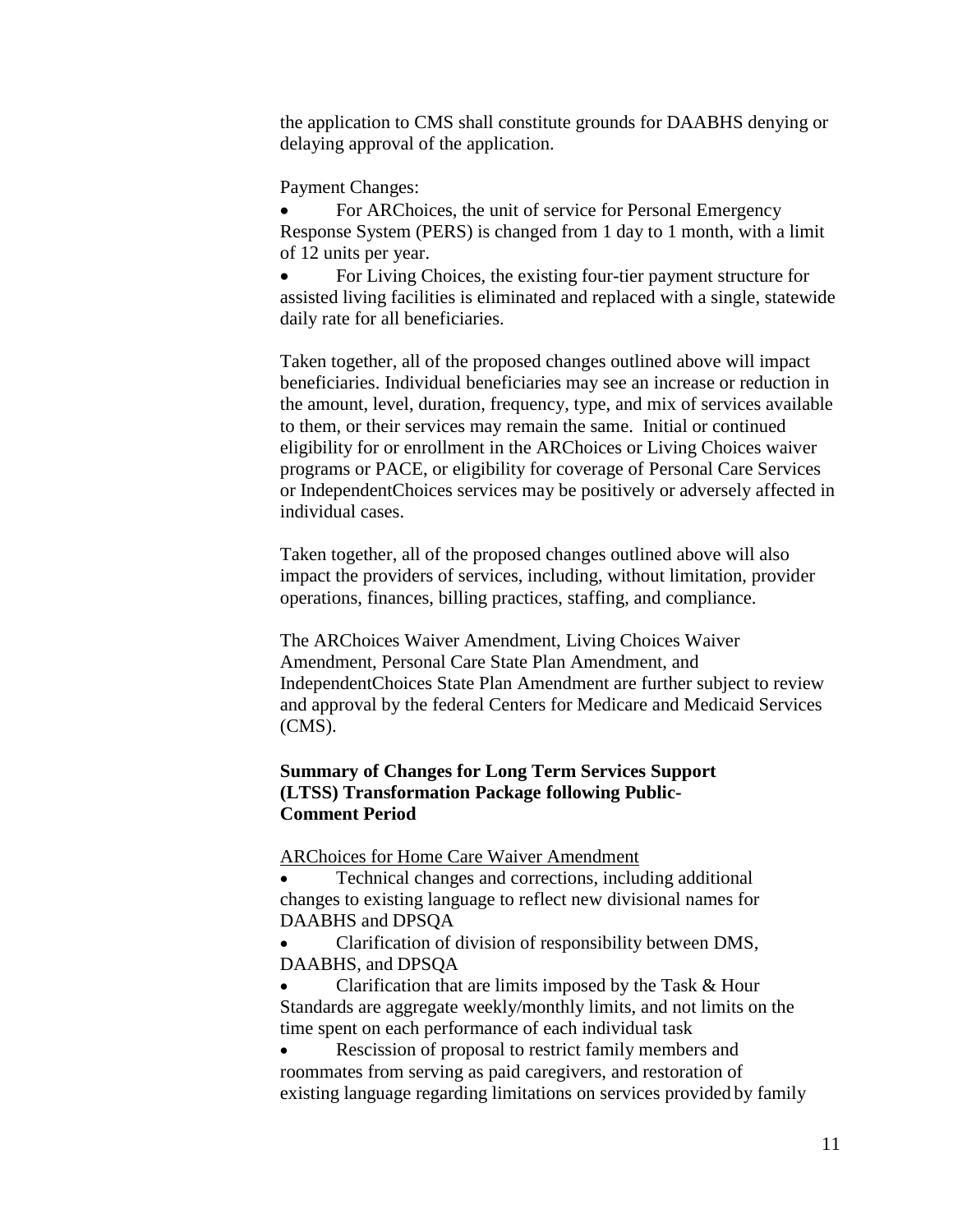members

 Clarification that that personal care and attendant care may be provided on the same day so long as the provider does not double bill for the same work, and to explicitly state that providers cannot bill for tasks that were not actually performed.

Clarification of how Respite Care hours are allocated

 Change calculation for eligibility for the Transitional Allowance to be based on the value of the person‐centered service plan, rather than actual expenditures

ARChoices for Home Care Provider Manual

 Technical changes and corrections, including additional changes to existing language to reflect new divisional names for DAABHS and DPSQA

 Revised 212.200(D)(3) to provide that eligibility for the Transitional Allowance is based on the value of the person‐centered service plan, rather than actual expenditures

 Revised 212.600, 213.210, 213.240, 213.620, and 213.700 to restore the original language regarding relatives providing services.

 Revised 213.210 to clarify that attendant care may be provided while accompanying the beneficiary to other locations, including community events

 Revised 213.210 to clarify that the limits in the Task & Hour Standards are aggregate weekly/monthly limits, and not limits on the time spent on each performance of each individual task.

 Revised 213.210 to clarify that personal care and attendant care may be provided on the same day so long as the provider does not double bill for the same work, and to explicitly state that providers cannot bill for tasks that were not actually performed.

 Added 213.220 to define when travel time for an attendant may be billed as attendant care

 Revised 213.620 and 260.000 to change the unit of service for prevocational services from 1 hour to 15 minutes.

Revised 213.700 to clarify how respite care is allocated.

 Added 214.000 to explicitly state that providers need not itemize the time spent on each individual task for attendant care or respite care.

 Revised 240.000 to require prior authorization for prevocational services.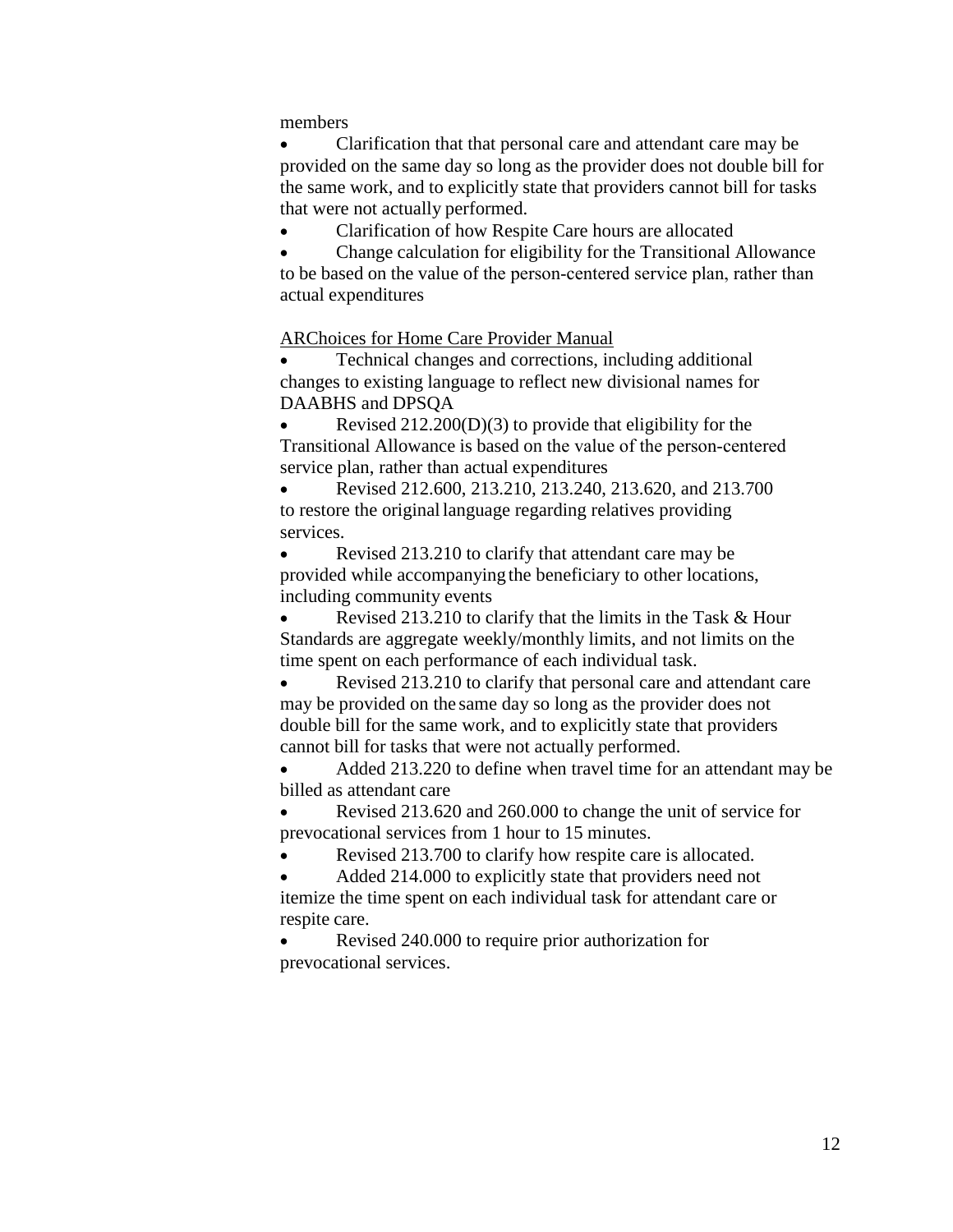#### Living Choices Waiver Amendment

 Technical changes and corrections, including additional changes to existing language to reflect new divisional names for DAABHS and DPSQA

 Increase the unduplicated participation cap for the waiver from 1,300 to 1,725

 Provide for a one‐year phase‐in of the new per diem rate beginning January 1, 2019

 Revised cost‐neutrality analysis to reflect impact of increased participation cap and phase‐in‐ of new per diem rate

## Personal Care Services Provider Manual

Technical changes and corrections

 Revised 216.000(B) to clarify that personal care may be provided while accompanying the beneficiary to other locations, including community events, and to define when travel time for a personal care aide may be billed as personal care

Revised  $216.140(C)(4)$  to clarify that the limits of the Task & Hour Standards are aggregate weekly/monthly limits, and not limits on the time spent on each performance of each individual task

Revised  $216.400(B)(1)$  to clarify that providers need not itemize the time spent on each individual ADL/IADL task for personal care

• Revised 222.100 to restore the original language regarding relatives providing services

### Personal Care State Plan Amendment

 Rescission of proposal to restrict family members and roommates from serving as paid caregivers, and restoration of existing language regarding limitations on services provided by family members

IndependentChoices Provider Manual

Technical changes and corrections

Revised 202.600 to clarify that the IC Cash

Expenditure Plan amount for an ARChoices beneficiary is subject to the beneficiary's Individual Services Budget amount

Arkansas Medicaid Task and Hour Standards

 Revised language for the Laundry IADL to increase flexibility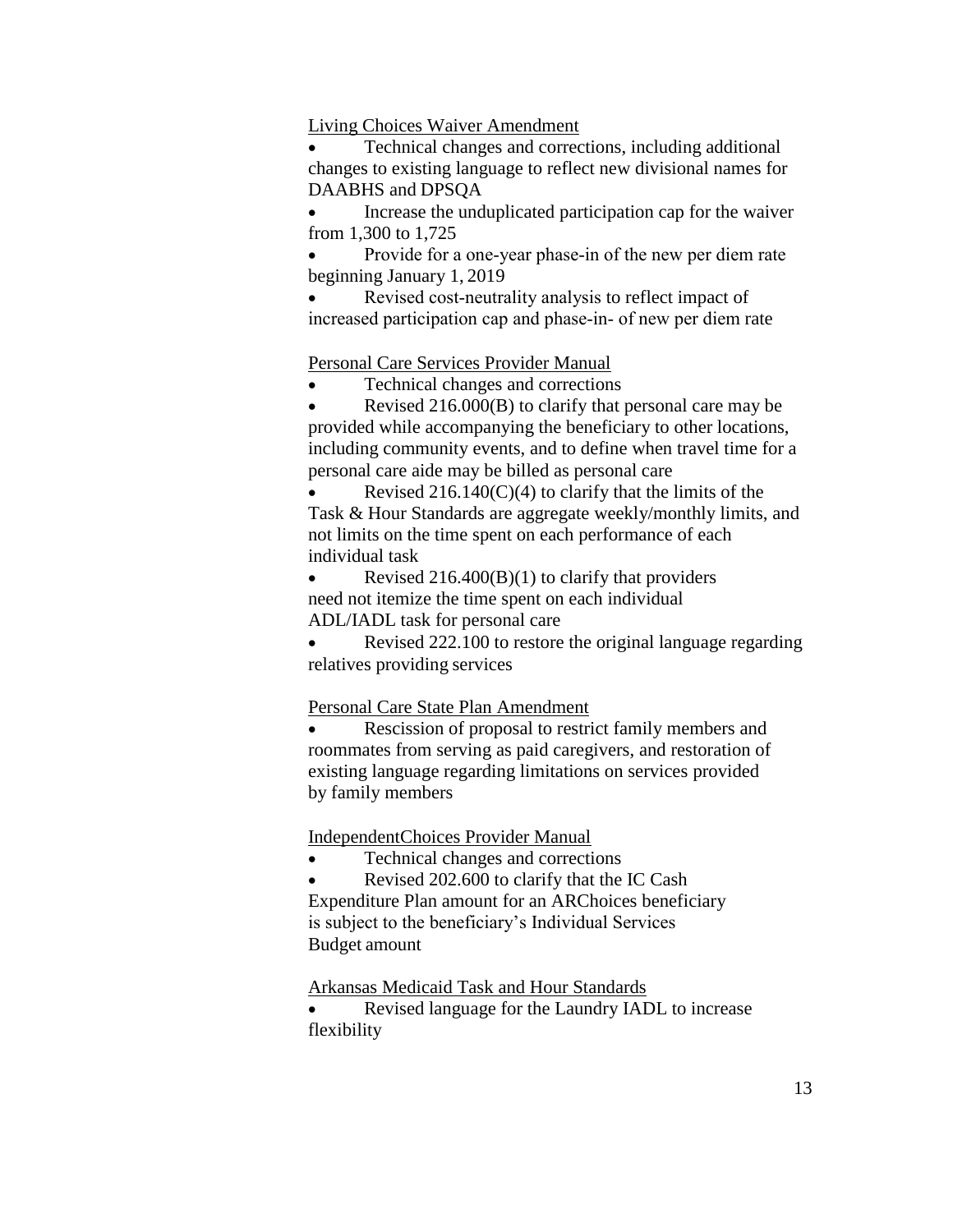Added an additional grand total line for the weekly number of hours

**PUBLIC COMMENT:** The Department of Human Services (DHS) held public hearings on these changes on the following dates, times, and locations:

 Monday, October 15, 2018, 5pm, Arkansas College of Osteopathic Medicine, 7000 Chad Colley Blvd, Fort Smith, AR;

 Thursday, October 18, 2018, 5pm, Drew Memorial Hospital Conf. A., 778 Scoggin Dr., Monticello, AR;

 Thursday, October 22, 2018, 5pm, UA Hope Hempstead Hall, 2500 South Main St., Hope, AR;

 Tuesday, October 29, 2018, 5pm, Arkansas Enterprises for the Developmentally Disabled, 105 E Roosevelt Rd., Little Rock, AR; and

 Wednesday, November 7, 2018, 5pm, St. Bernard's Medical Center Auditorium, 225 E. Jackson Ave., Jonesboro, AR.

The public comment period expired on November 7, 2018. DHS provided a summary of the public comments received and its responses. That summary can be found on the paperclip for the December 18, 2018 meeting of the Administrative Rules and Regulations Subcommittee.

Per the agency, DHS continued to receive public comments after the expiration of the public comment period. Although those comments were received late, DHS responded to them as a courtesy and posted the responses on its website. The belated comments and DHS's responses can be found on the paperclip for the December 18, 2018 meeting of the Administrative Rules and Regulations Subcommittee.

Additionally, Kathryn Henry, an attorney with the Bureau of Legislative Research, asked the following question: Given that there is the new Arkansas Medicaid Task and Hour Standards rule and several amendments to previous rules, what is the reasoning in submitting them all together? **RESPONSE:** They are being submitted as a package because they are related to and interdependent on one another. For example, the Task and Hour Standards is the new method for determining the allocation of inhome hours under the revised ARChoices Manual and Personal Care Manual, which in turn reflect the ARChoices Waiver Amendment and the Personal Care SPA. And all of them are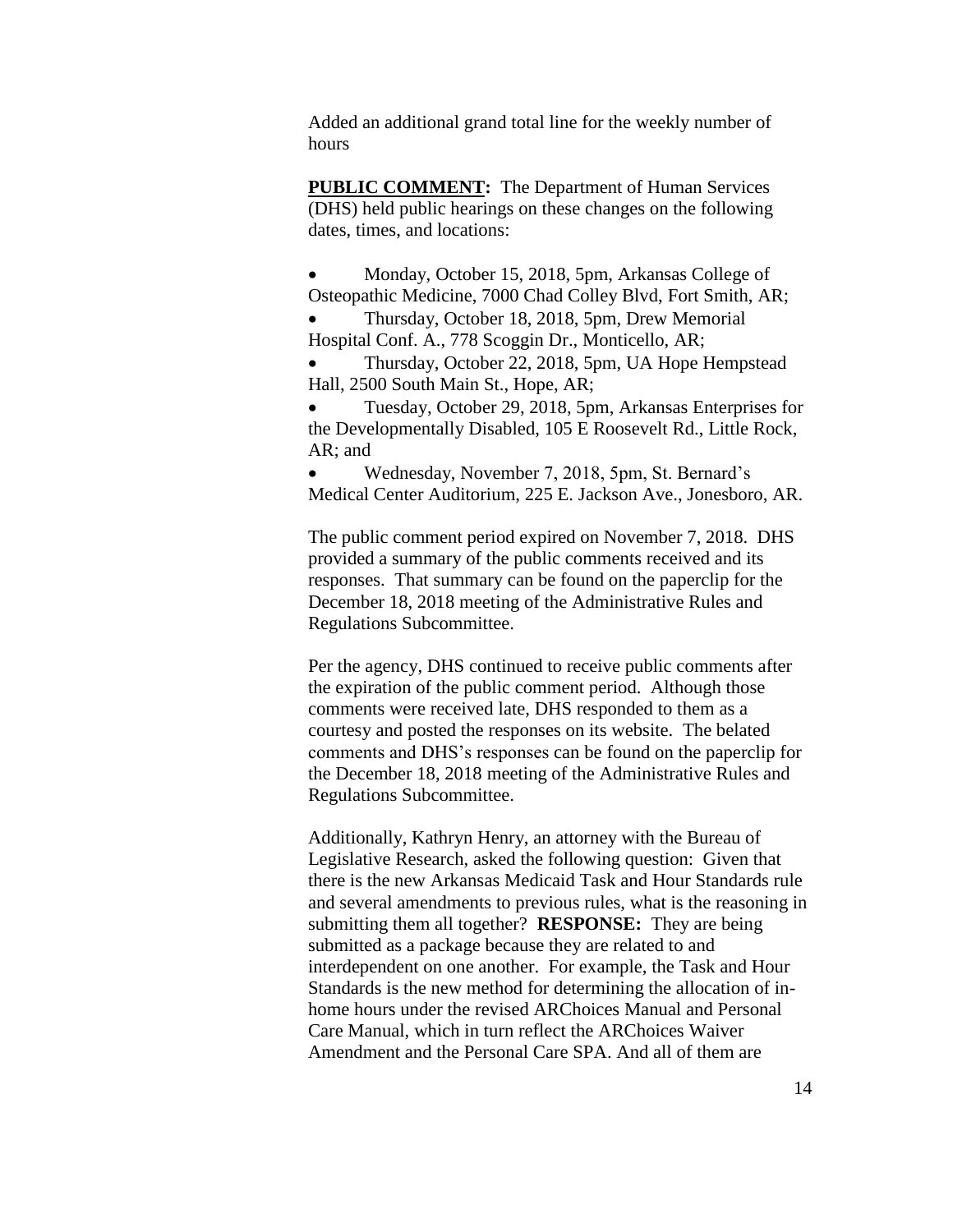dependent on the change in the Independent Assessment – all of the programs will use the same Independent Assessment, and the Task and Hour Standards tie back to the Independent Assessment results. Finally, because it is an internally related and interdependent package, the fiscal impact is calculated as a net amount across all of the programs. And that in turn is because the savings goals established by the Legislature are across the entire set of LTSS programs and are not itemized among the individual programs.

Per the agency, CMS approval is required and pending for the ARChoices Waiver Amendment, Living Choices Waiver Amendment, Personal Care State Plan Amendment, and Independent Choices State Plan Amendment. CMS approval is not required for the Task and Hour Standards or the PACE manual.

The proposed effective date is January 1, 2019.

**FINANCIAL IMPACT:** DHS estimates that the proposed changes outlined above are expected to result in a net decrease in aggregate Medicaid expenditures of \$6.18 million in State Fiscal Year 2019 (\$1,822,379.96 in general revenue and \$4,357,273.00 in federal funds) and \$12.37 million in State Fiscal Year 2020 (\$3,650,262.59 in general revenue and \$8,723,508.00 in federal funds).

**LEGAL AUTHORIZATION:** Pursuant to Arkansas Code Annotated § 20-76-201, DHS shall administer assigned forms of public assistance, supervise agencies and institutions caring for dependent or aged adults or adults with mental or physical disabilities, and administer other welfare activities or services that may be vested in it. *See* Ark. Code Ann. § 20-76-201(1). DHS shall also make rules and regulations and take actions as are necessary or desirable to carry out the provisions of Title 20, Chapter 76, Public Assistance Generally, of the Arkansas Code. *See* Ark. Code Ann. § 20-76-201(12). DHS may promulgate rules as necessary to conform to federal rules that affect its programs as necessary to receive any federal funds. *See* Ark. Code Ann. § 25- 10-129(b).

Arkansas Code Annotated § 20-77-107(a)(1) specifically authorizes DHS to "establish and maintain an indigent medical care program." Additionally, Arkansas Code Annotated § 20-10- 170(a) authorizes DHS to establish an assisted living program for